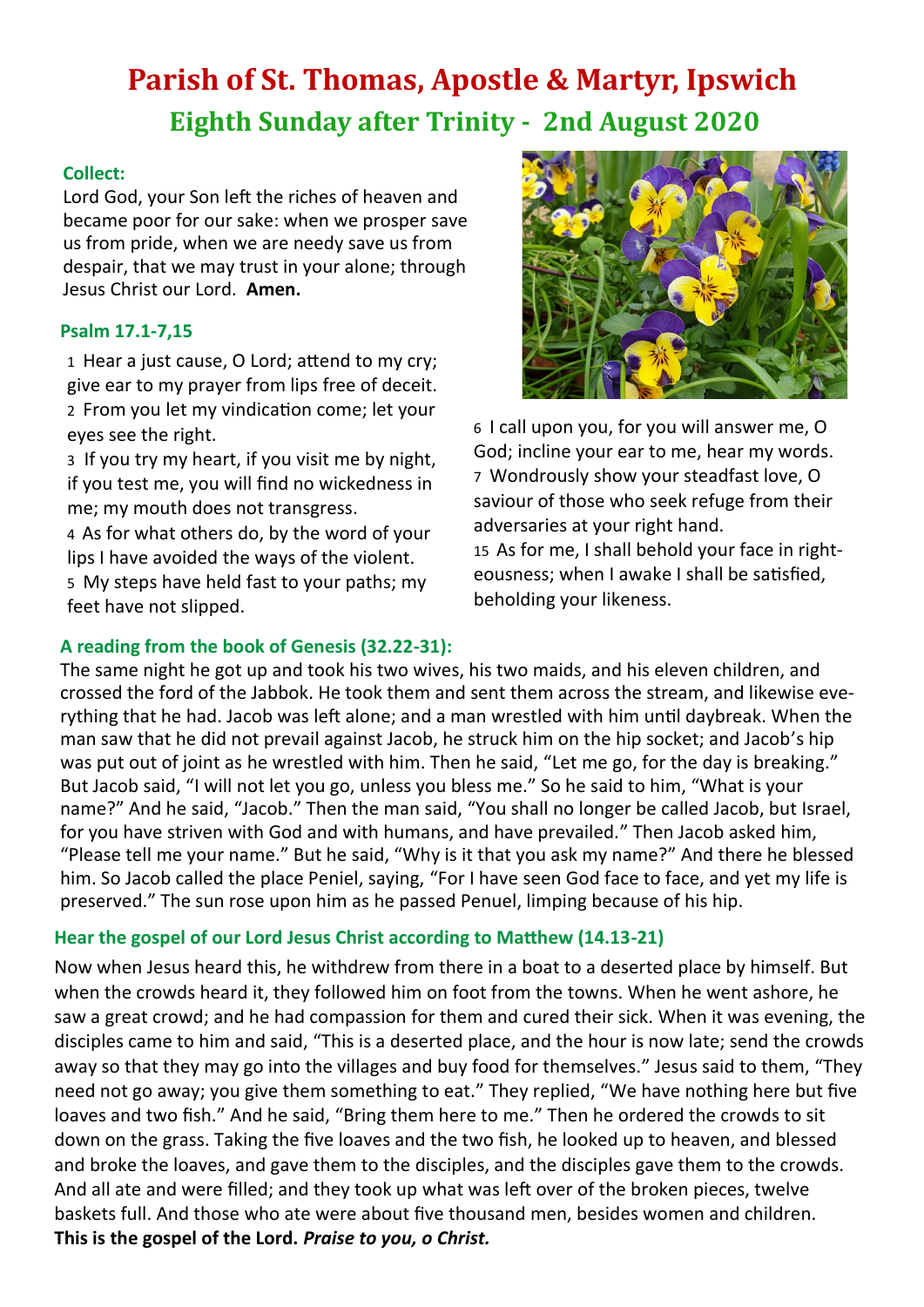#### **Reflection:**

*Trust in God with all your heart and lean not on your own understanding'. Proverbs 3:5*

In our scriptures today, we have two amazing stories - where people who know about God begin to realise the depth of his love for his people and how he provides for them throughout the history of salvation. We meet Jacob who stole his brother's birthright - and was ready for a war - and the disciples who were learning what it means to trust God through Jesus in all his power and glory. How does it feel to be overwhelmed by the power of God? To see or experience God at work either personally or among his people?

Encounters with God can be very subtle or very dramatic. Earlier in Genesis 22 Jacob had seen a dream of angels climbing up and down a ladder to heaven. Now in one the most mysterious, baffling and awe-inspiring passages of the entire book of Genesis as Jacob prepares for war - a 'man appears who wrestled with him till daybreak' (verse 24).

What do we know about Jacob? It seems that he has been wrestling all his life with his brother Esau, with Laban, Rachels father with his own Father, with himself, but most of all underlying all the others with God. And the night that we read about is the climax of his spiritual pilgrimage. At the deepest roots of his being, from the time of his birth and reflected in his name - Jason was the grasper - one who holds tight. We read of Jacob, who grasps hold of God and will not let him go until he is blessed. (Verse 26). Quite something to demand!

God knew Jacob deeply and it was time for him to lay hold of God and to grasp what only God could give him. Jacob now knows this and will not let go. Whether he lives or dies the only thing of importance is to embrace and to be blessed by God.

In the scripture about feeding 5000 in the gospel from Matthew we read that Jesus has been working all day. Miracles are happening all the time when Jesus is present… and as he ministers to the sick, teaching and blessing them. Wherever he went the crowd followed and he had pity on them. This is a holy moment of compassion and love as Jesus made time to meet their needs rather than insist on his own. The disciples were lost and didn't know what to do. Their faith was low - and so Jesus used this situation to teach them their responsibilities.

Jesus however drew attention in the miracle to himself as their resource. The small donation of bread and fish were taken to him and the disciples were then able to meet the needs of the people. Jesus prayed the Jewish prayer of blessing over the food as the bread and fish were held up to God - then taken, blessed and broken by Jesus; the food multiplied in the hands of the disciples - and once again the Messiah himself provided a banquet for his followers. Here in a totally unexpected place and way Jesus did just that.

So we see God at work among his people. With Jacob we see him crying out for blessing and with Jesus as he fed, provided and healed the crowds - they were all profoundly blessed full to overflowing. Working in our own strength is not what God expects. He wants us to trust him and have faith in him. True faith sees every circumstance of life as a ground for spiritual growth for the glory of God. In these miracle stories - Jacob met with God and the disciples recognised clearly for the first time that Jesus truly was God. They worshipped him as they would only worship God. Sometimes we are deeply tested but when we turn to God and place our hands in his we are often surprised how he meets us and is always one step ahead. When we have reached the end of our strength - but still have more to do - we have only ONE to turn to - God himself. His full giving comes to us when we need it. His love has no limits, His grace has no measure, His power has no boundaries known to man. He gives, and gives and gives again. How deeply we are blessed by Him.

• *Rev Jackie*

*Questions for Reflection:* 1. In what areas of your life might you be wrestling with God. 2. Have you had an experience of God's blessing?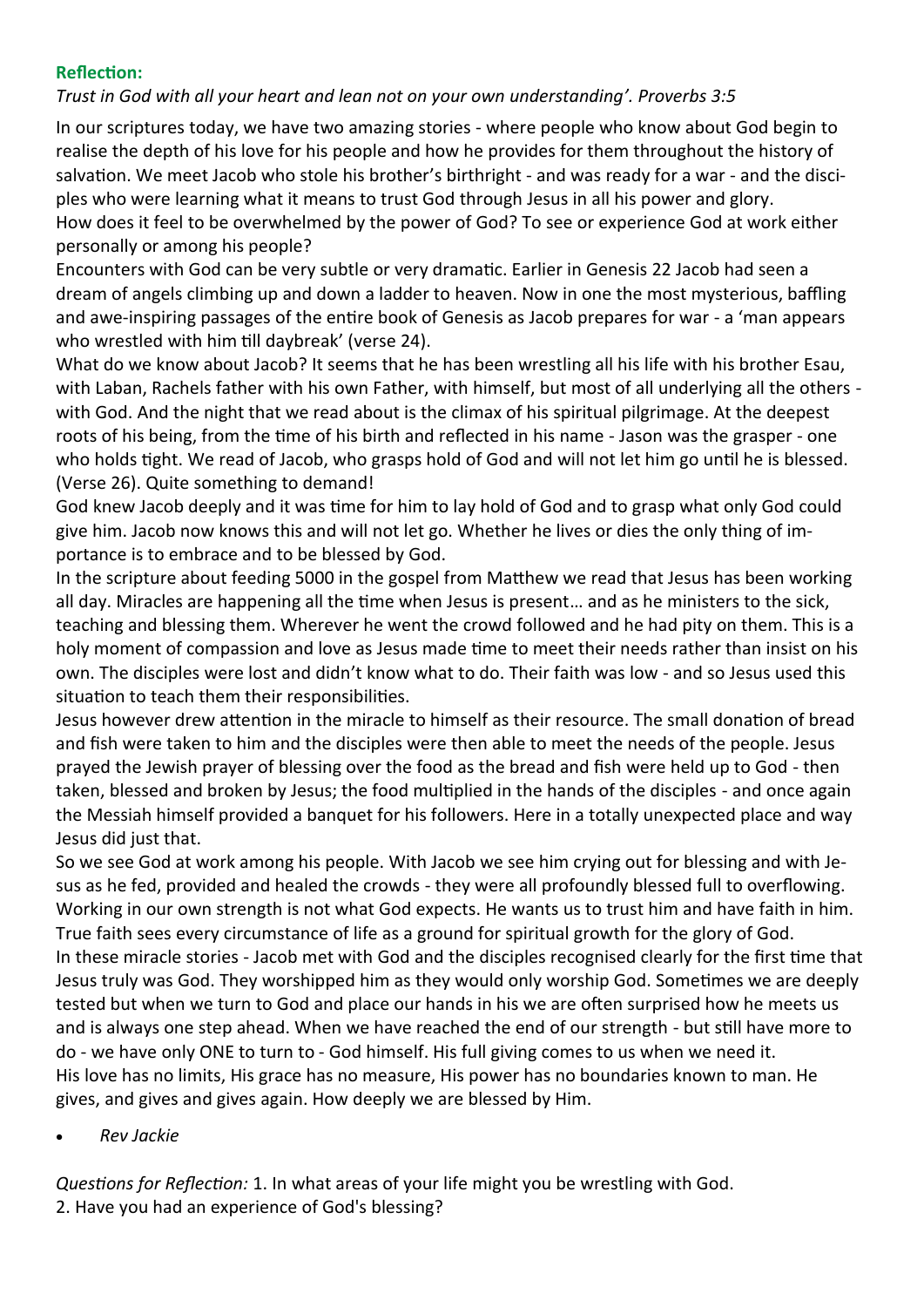*We are the body of Christ. In the one Spirit we were all baptized into one body. Let us then pursue all that makes for peace and builds up our common life.*  **Alleluia! The peace of the Lord be always with you.**

| Here are the words of two<br>hymns you may like to sing or<br>pray this week:                                                                                                                                       | 1 Lead us, heavenly Father, lead us<br>o'er the world's tempestuous sea;<br>guard us, guide us, keep us, feed us,<br>for we have no help but thee;<br>yet possessing every blessing,<br>if our God our Father be.                   |
|---------------------------------------------------------------------------------------------------------------------------------------------------------------------------------------------------------------------|-------------------------------------------------------------------------------------------------------------------------------------------------------------------------------------------------------------------------------------|
| 1 All my hope on God is founded;<br>he doth still my trust renew.<br>Me through change and chance he<br>quideth,<br>only good and only true.<br>God unknown, he alone<br>calls my heart to be his own.              | 2 Saviour, breathe forgiveness o'er us:<br>all our weakness thou dost know;<br>thou didst tread this earth before us,<br>thou didst feel its keenest woe;<br>lone and dreary, faint and weary,<br>through the desert thou didst go. |
| 2 Human pride and earthly glory,<br>sword and crown betray his trust;<br>what with care and toil he<br>buildeth,<br>tower and temple, fall to dust.<br>But God's power, hour by hour,<br>is my temple and my tower. | 3 Spirit of our God, descending,<br>fill our hearts with heavenly joy,<br>love with every passion blending,<br>pleasure that can never cloy:<br>thus provided, pardoned, guided,<br>nothing can our peace destroy.                  |
| 3 God's great goodness aye en-<br>dureth,<br>deep his wisdom, passing<br>thought:<br>splendour, light, and life attend<br>him,<br>beauty springeth out of naught.<br>Evermore from his store                        | (James Edmeston (1791 -1867)                                                                                                                                                                                                        |
| new-born worlds rise and adore.<br>4 Still from earth to God eternal<br>sacrifice of praise be done,<br>high above all praises praising<br>for the gift of Christ his Son.<br>Christ doth call<br>one and all:      | Call this number $\downarrow$ for free, for a greeting<br>from Justin Welby, Archbishop of Canterbury!<br>Then listen to hymns being sung, prayers, or<br>reflections. Give it a go, it's a lovely way to worship<br>from home!     |
| ye who follow shall not fall.<br>Robert Bridges (1844-1930)                                                                                                                                                         | 0800 804 8044<br>SDailyHOPE                                                                                                                                                                                                         |

A free phone line of hymns, reflections and prayers